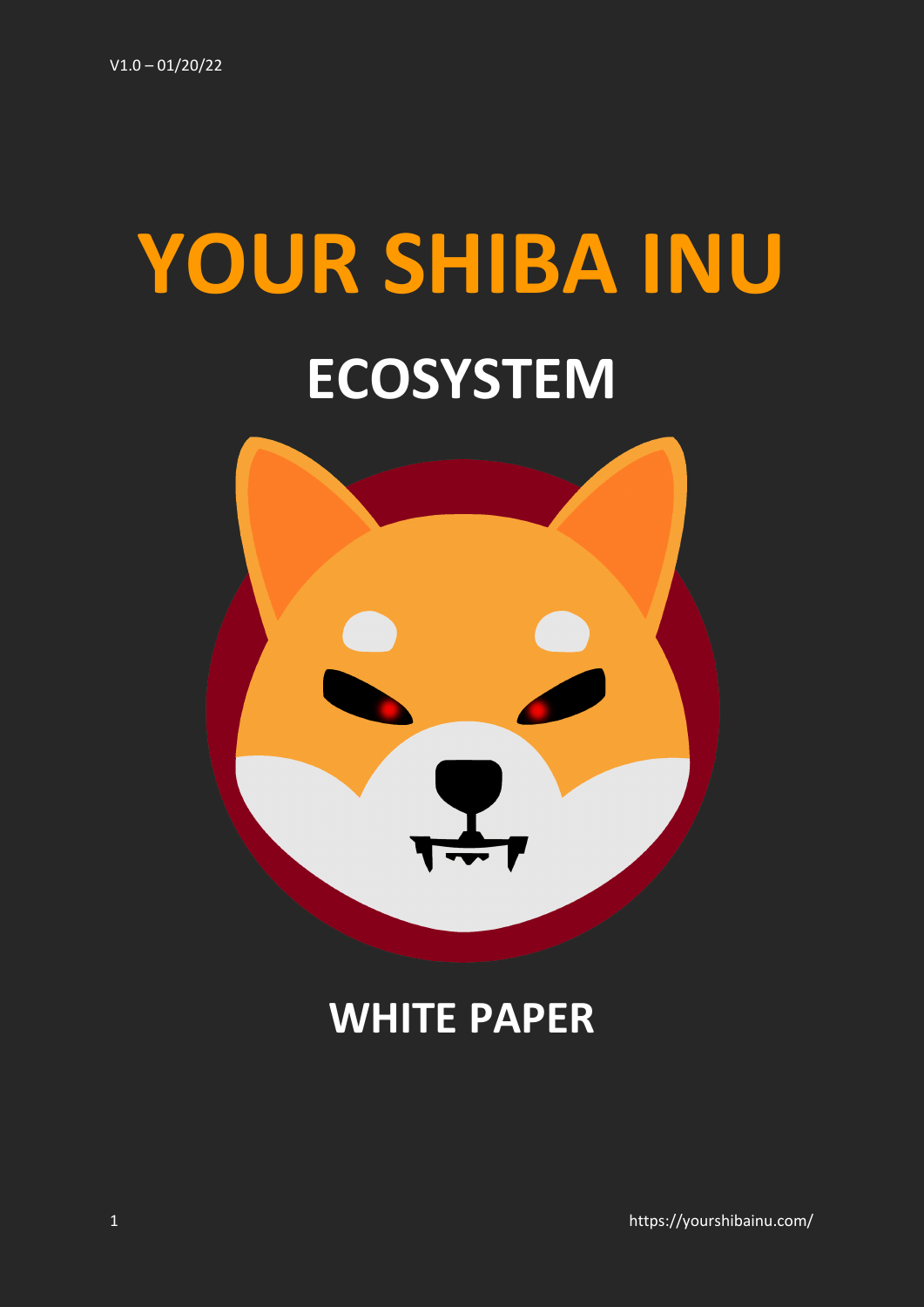# **Contents**

| Why did we choose Binance Smart Chain? 7      |  |
|-----------------------------------------------|--|
| Innovations that come with YOUR SHIBA INU:  8 |  |
| 1. YOUR SHIBA INU NFT COLLECTION 8            |  |
| 2. YOUR SHIBA INU MULTIPLAYER NFT GAME  9     |  |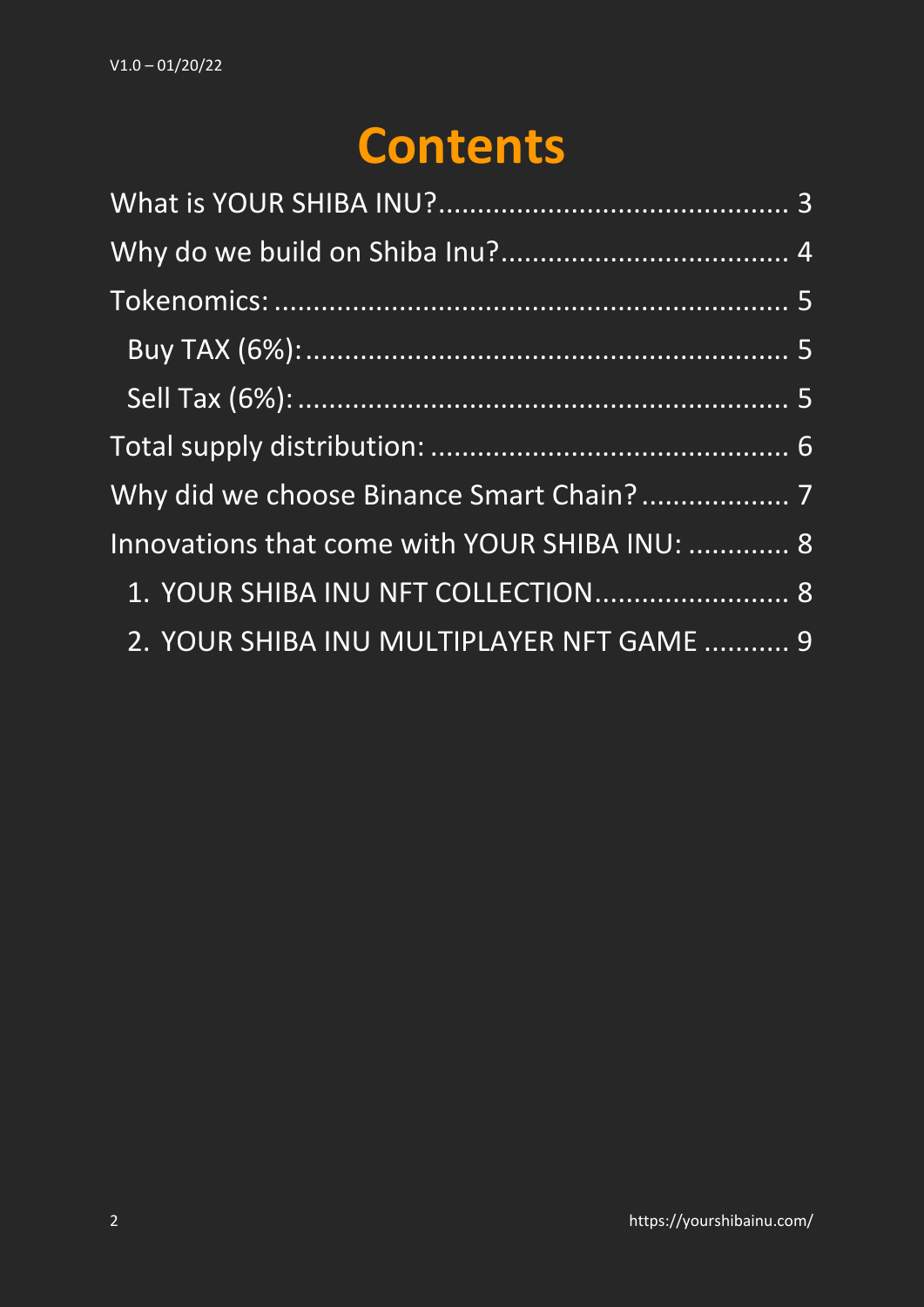#### <span id="page-2-0"></span>**What is YOUR SHIBA INU?**

Your Shiba Inu is a meme coin for those who missed out on the rise of Shiba Inu. Our goal is to make a nostalgia token based on the Shiba Inu coin, so that people can relive the success story that the original coin reached.

This coin starts with an incredibly low market capitalization (300\$) giving the opportunity for powerful boost in value, so that the investors can easily multiply their estate.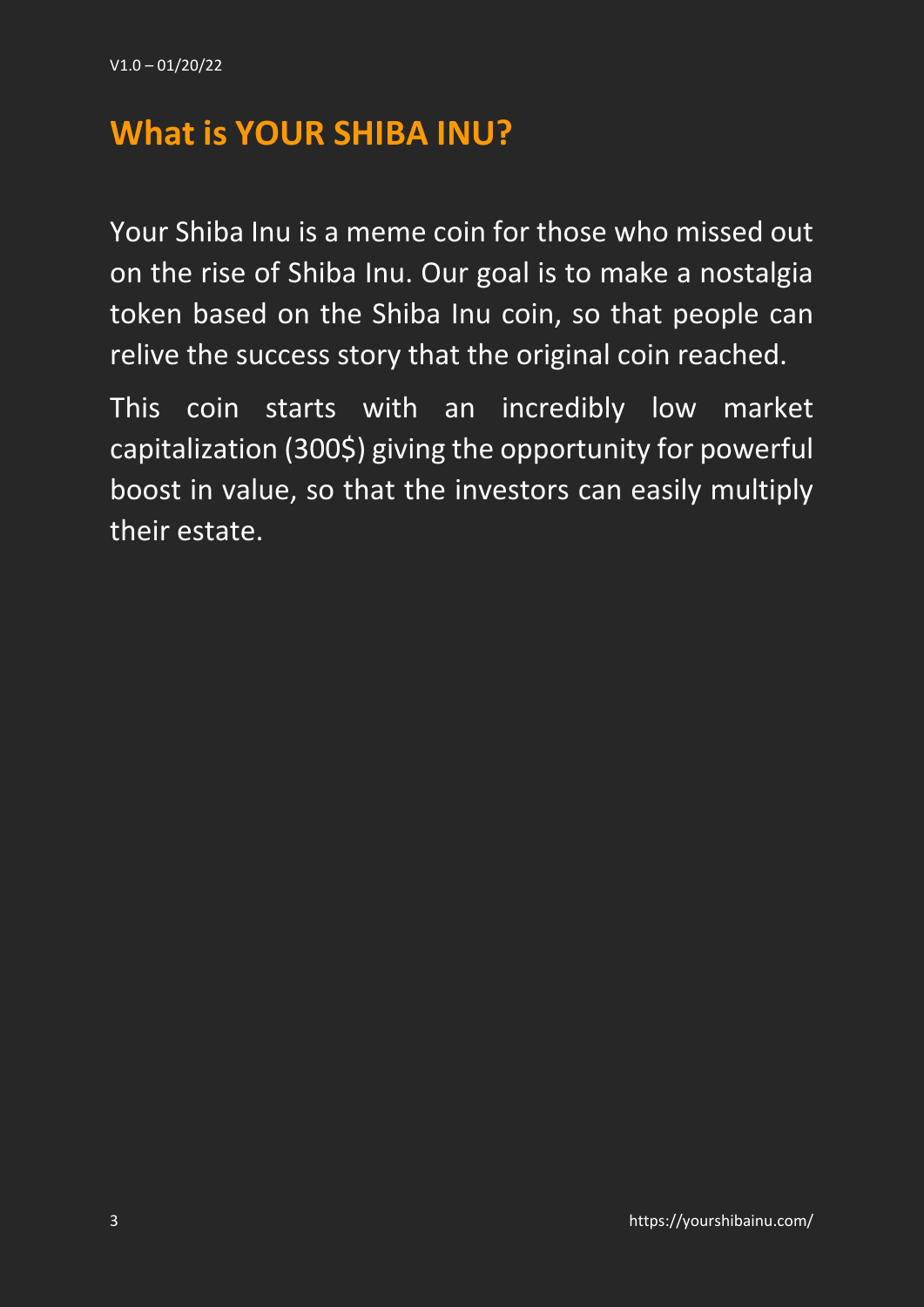# <span id="page-3-0"></span>**Why do we build on Shiba Inu?**

There are a lot of meme coins nowadays which makes it difficult to find the ones that are authentic and aren't based on fraud. However, there were just a few meme coins back in 2020, and we want to travel back in time to the days where it wasn't hard to find reliable tokens. We created the Your Shiba Inu based on these values with the goal to travel back in time together to build a nostalgic community.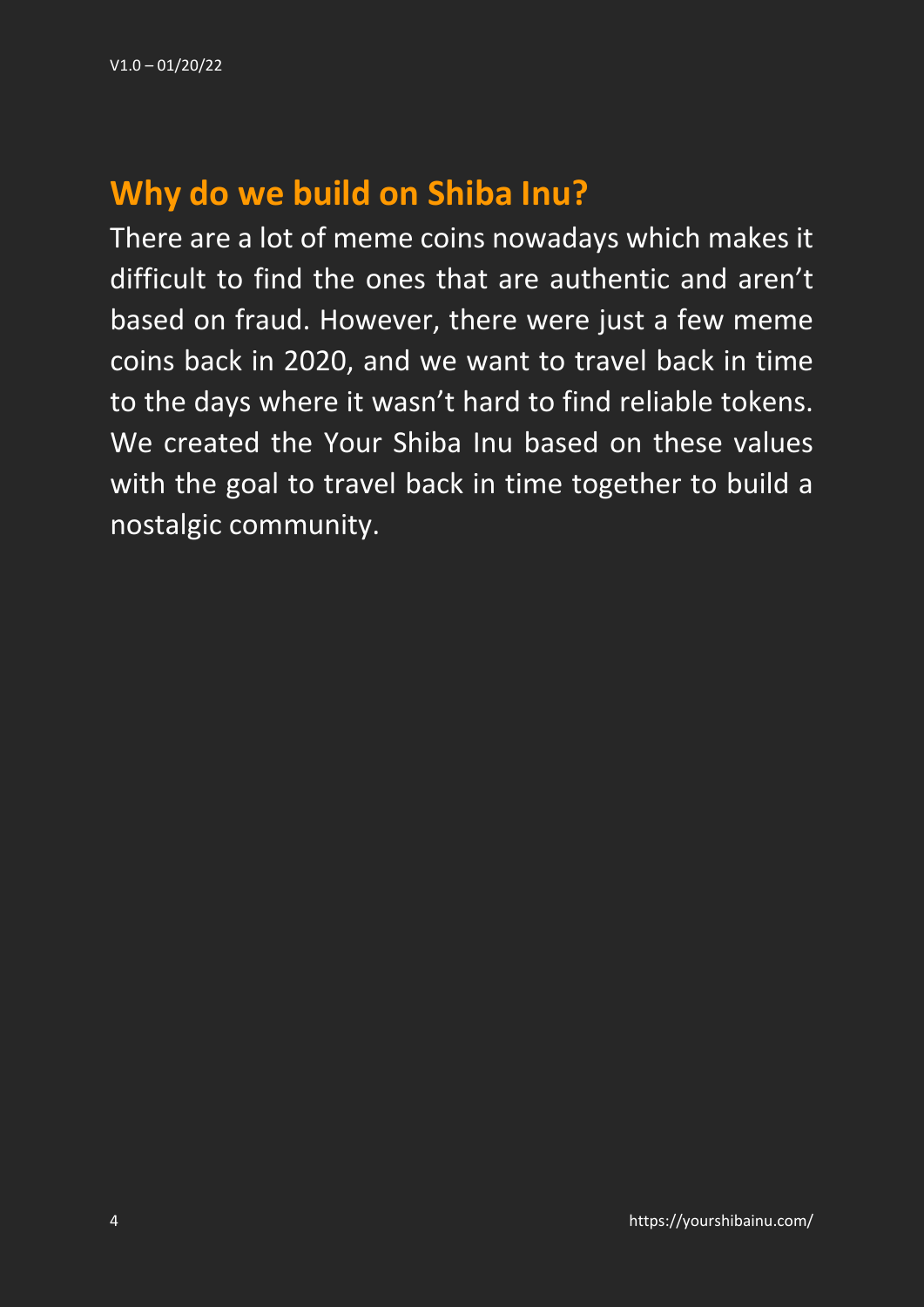## <span id="page-4-0"></span>**Tokenomics:**

We tried to make the taxes way lower than in the case of other meme coins so there is 6% tax on purchases and 6% tax on sales.

#### <span id="page-4-1"></span>**Buy TAX (6%):**

- 4% reward
- 2% liquidity

#### <span id="page-4-2"></span>**Sell Tax (6%):**

- 4% reward
- 2% liquidity

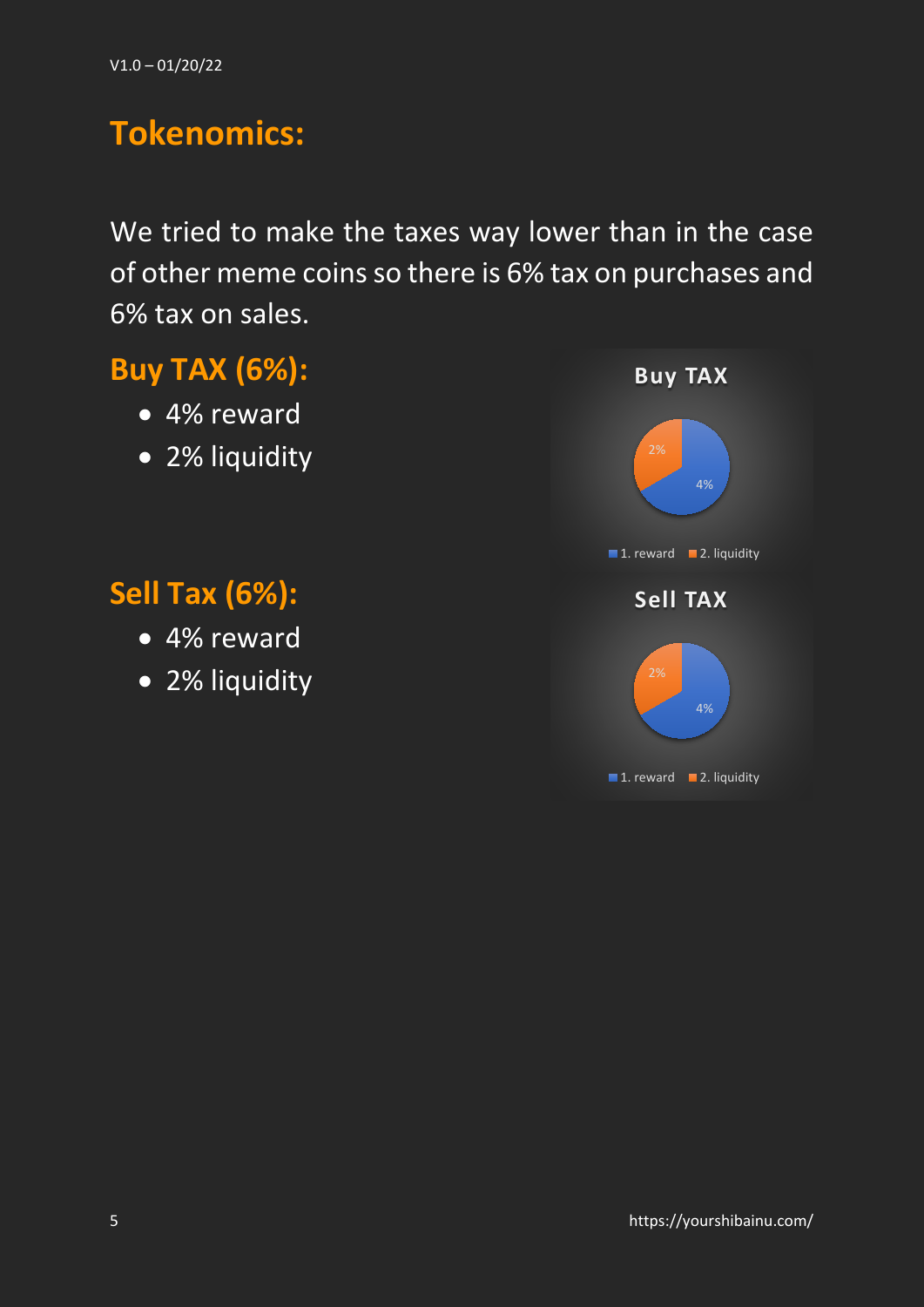# <span id="page-5-0"></span>**Total supply distribution:**

Supply limit: 1,000,000,000,000,000.

80% market

10% team

5% marketing

5% giveaway

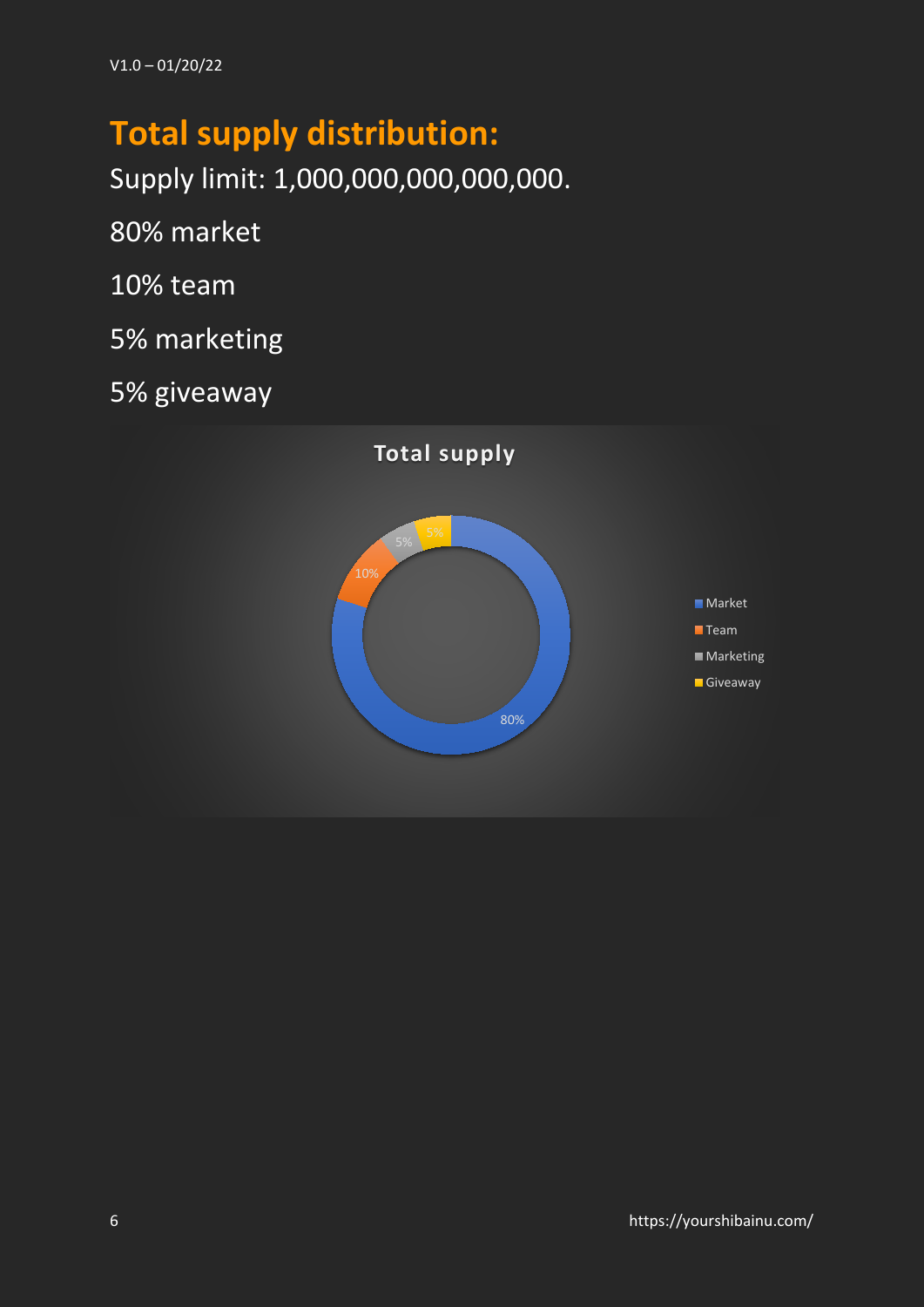# <span id="page-6-0"></span>**Why did we choose Binance Smart Chain?**

The Shiba Inu coin ran on the Ethereum network at the beginning.

- 1. We choose Binance Smart Chain anyway, because the gas fee increased on Ethereum, and we don't want the costumers to pay even hundreds of dollars. Binance Smart Chain has friendly gas fees, which makes the exchange and selling of the coin way cheaper.
- 2. The Ethereum network in based on proof of work. That means, that it has an enormous energy demand to run properly. Binance Smart Chain is based on proof of stake, which reduces the harmful effects on the environment.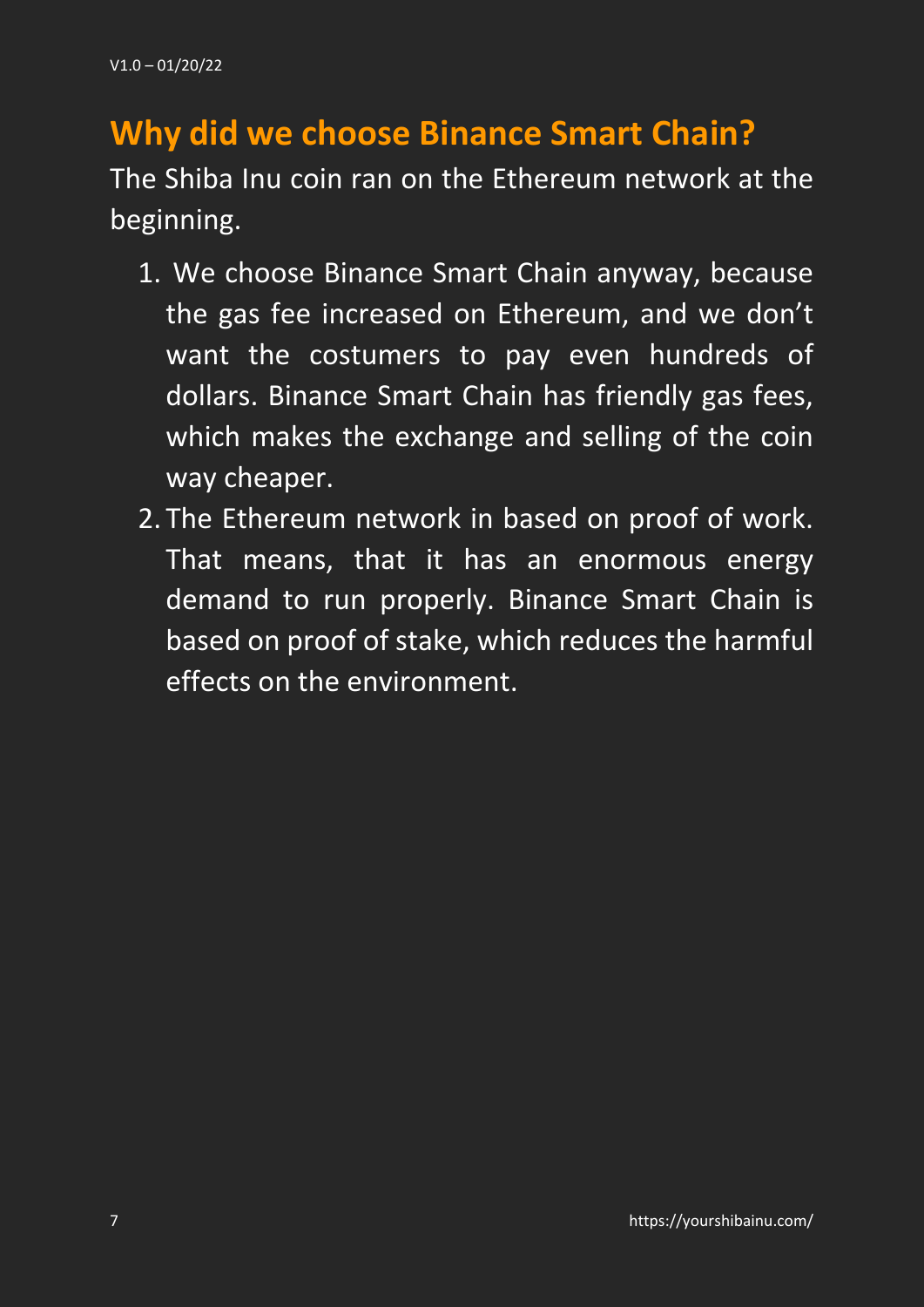# <span id="page-7-1"></span><span id="page-7-0"></span>**Innovations that come with YOUR SHIBA INU: 1.YOUR SHIBA INU NFT COLLECTION**

The main goal of Your Shiba Inu is, as mentioned, nostalgia. But we don't want to stop there.

NFT marketplace: We will create the Your Shiba Inu pack with 10000 pieces to create a stronger community. The holders are going to be able to join the Your SHIBA INU Multiplayer game with the Your Shiba Inu NFTs. When the game starts, the NFTs get different parameters and abilities, which can be used to build a special strategy during the Your SHIBA INU Multiplayer NFT game.